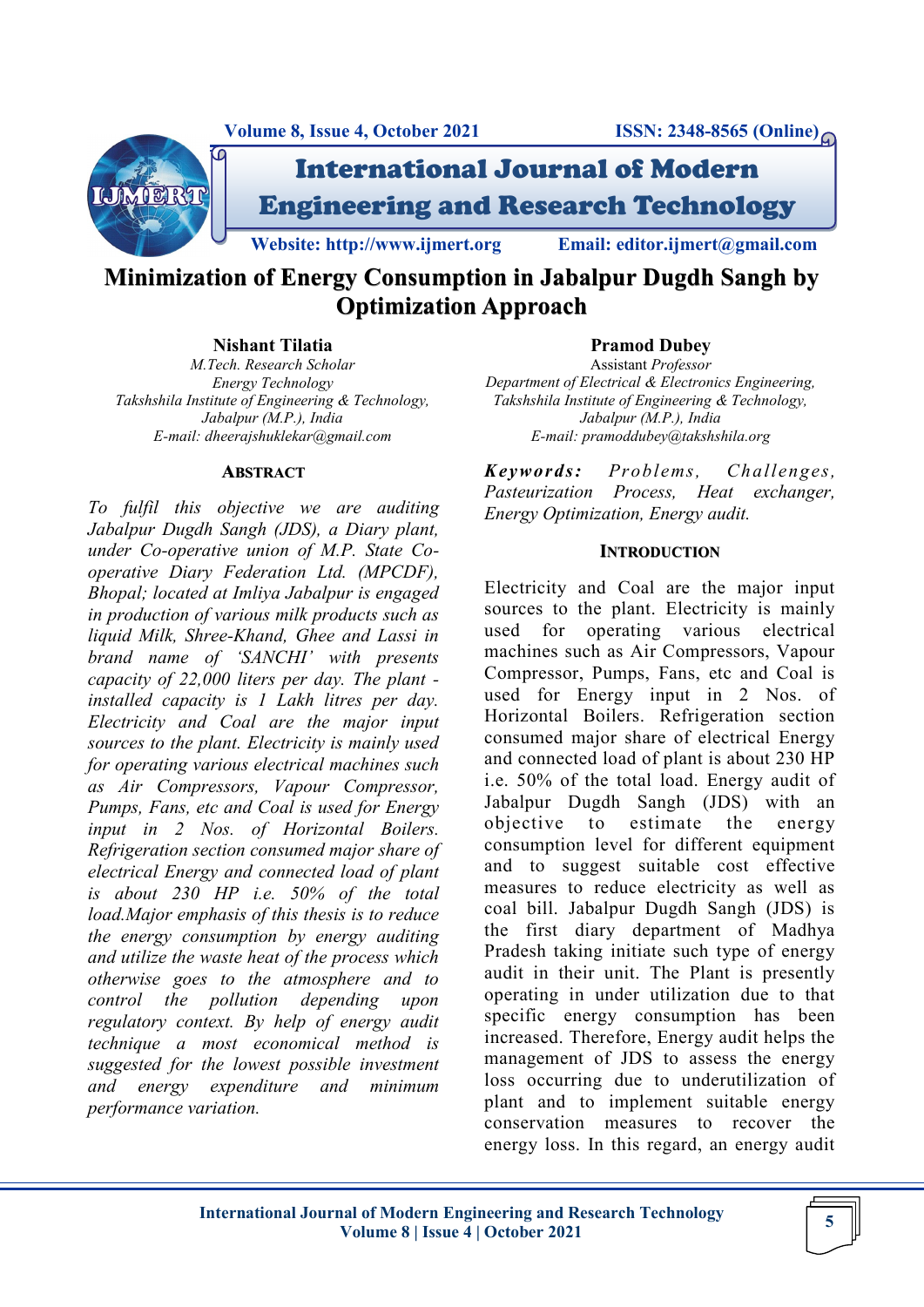conduct for feasibility of operating the plant at the present operating condition to suggests suitable cost effective energy savings measures to reduce electricity and coal bill of plant. A Preliminary Energy Survey was initially conducted on month of March 15 The thrust areas of energy conservation identified during the Audit are:-

- A Refrigeration System
- O Coal fired Boilers
- Air Compressors

All these areas are critically analyzed to recommend suitable Energy saving measures for reducing Energy & Coal bill of plant and are discussed in subsequent chapters.

## **II. ABOUT JABALPUR DUGDH SANG**

- Located at village Imliya, Jabalpur.
- Engaged in production of Milk, Ghee, Shreekhand & Lassi of "SANCHI" brand.
- Major processes involved in production are Chilling, Pasteurization, Homogenizing, Ghee making and storage.
- The plant operates in single and two shift basis depending on the demand.
- O Presently average milk processed per day is about 22,000 litre.
- The present contracted Maximum demand with MPSEB is 200 KVA, whereas the actual maximum demand is about 183 KVA.
- The connected Electrical load of plant is 760 HP.
- Average Power factor is maintained between 0.92 to 0.95.
- The average electricity bill is Rs.40 Lakhs per annum whereas fuel bill is 15 Lakhs amounting to total bill of

Rs.55 Lakhs per annum.

 Thrust areas of Energy & Coal consumption are refrigeration system, Boilers, Air compressor.

#### **III. LITERATURE REVIEW**

The competition and quality aspect limited the profitability of the milk dairy plant. The milk dairy processes are fast growing business but high energy cost is a serious problem. In the current scenario to understand the problems related to high energy consumption of the milk processing and to suggest methods for their active reduction with the help of different approaches needed proper management of the all processes used in the plant. Major emphasis of the paper is to utilize the waste heat of the process which otherwise goes to the atmosphere and to control the pollution depending upon regulatory context. The major considerations are the product type and resource cost. By help of energy audit technique a most economical method is suggested for preservation of milk, with the lowest possible investment and energy expenditure and minimum performance variation.World energy consumption is increasing day-by-day and it indicates the nation growth pattern also. The Dairy industry is going to grow in the future and has bright prospects; hence this is an industry which has a huge scope  $[2]$ . It's requires process heating, refrigeration cooling and electricity loads. The different type of wastes are developed in milk process of dairy plant such as water waste, steam waste, electrical energy waste etc [21]. The different methods can be used for energy saving in milk dairy plant [18]. The bigger problem in milk plant in pasteurization process high energy cost, as it consumes high electrical energy for complete process [13]. Milk Pasteurized process is an essential process for diary plant that contributes a large amount of energy mainly consisting of electricity and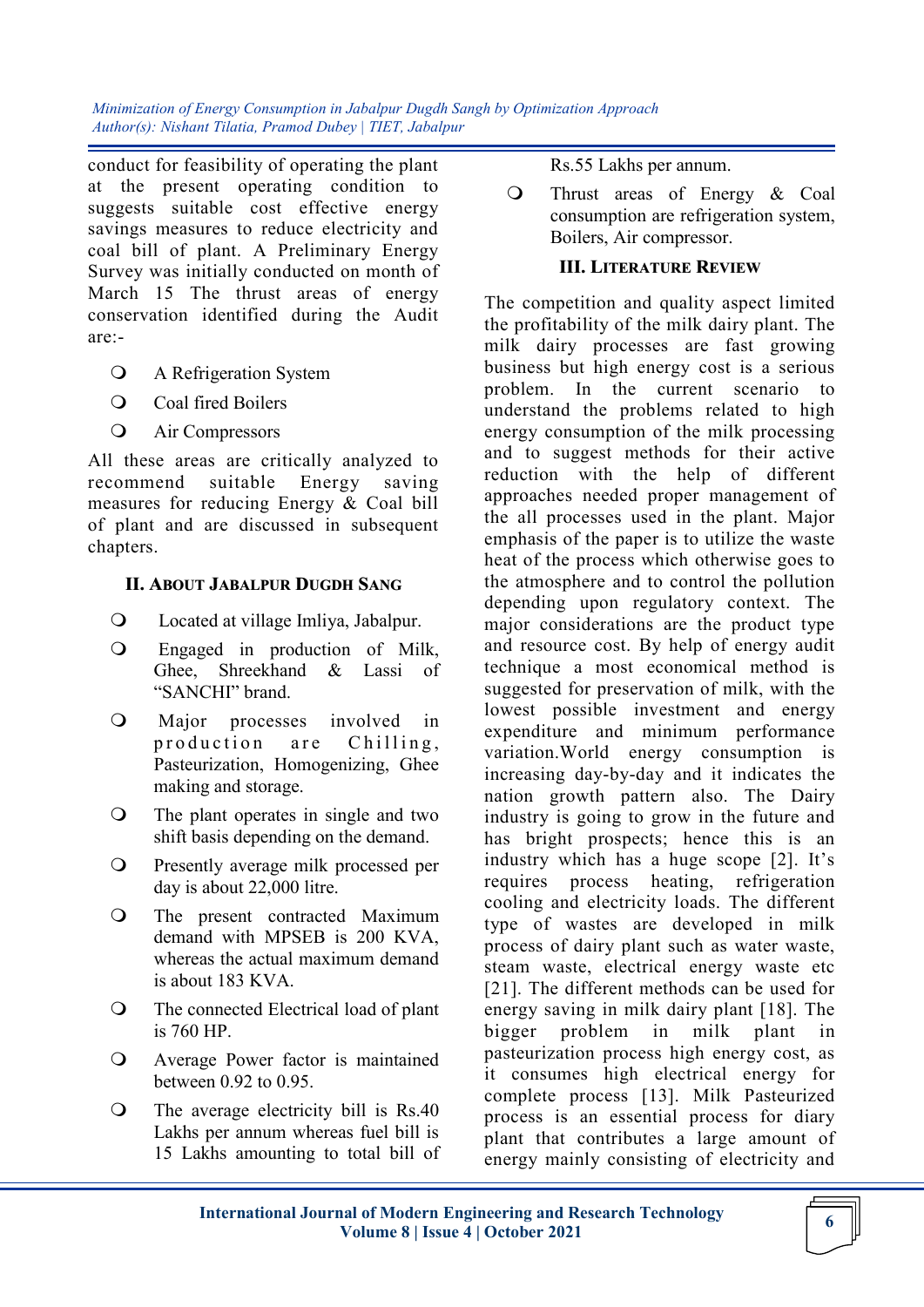other fuels [16]. Losses of energy in pasteurization process are more in compare to other processes. The optimization of pasteurization process is also essential to reduce the milk processes performance variations and associated other losses like quality and preservation cost [17]. The Pasteurized Milk is now an essential process and its optimization by energy audit approach to minimize energy consumption will open a new way of loss reduction. The improvements in pasteurization process by achieving better efficiency and associated product quality developed a confidence in milk dairy industry. The competition and quality aspect limited the profitability of the milk dairy plant. The milk dairy processes are fast growing business but high energy cost is a serious problem. In the current scenario to understand the problems related to high energy consumption of the milk processing and to suggest methods for their active reduction with the help of different approaches needed proper management of the all processes used in the plant. Major emphasis of the paper is to utilize the waste heat of the process which otherwise goes to the atmosphere and to control the pollution depending upon regulatory context. The major considerations are the product type and resource cost. By help of energy audit technique a most economical method is suggested for preservation of milk, with the lowest possible investment and energy expenditure and minimum performance variation.

## **IV. ENERGY AUDIT OBJECTIVE AND METHODOLOGY**

Energy Audit is a systematic search and conservation opportunities as well as systematic approach to measure energy consumption level of the equipments / plant in a limited time frame by a team of energy experts.

## *Objectives*

The major objectives of conducting Energy Audit at Jabalpur Dugdh Sangh (JDS) are

- Q Reduce electricity bill of the company up to 5 to  $8\%$ .
- Reduce Coal bill up to 10%.
- O Reduce Specific Energy consumption.
- Adopt modern practices/technologies for improving energy efficiency.
- Increase the profitability of the company.

## *Methodology*

Methodology There is no tailor made proposed methodology, as the energy audit role changes with the organization type [10]. The aim of representing the methodology for milk dairy plant is to control the wastage and losses of the complete manufacturing cycle. The first step of methodology is the identification of main work center or functions of the dairy plant. The different types of energy used and equipment are listed for detail energy audit. The energy audit is conducted on selected function's selected equipment only [12]. The data of energy consumption and energy related data are collected [13]. An audit team consisting of qualified and experienced electrical and mechanical engineers. However, it may be mentioned that each team was accompanied by an expert. The energy audit identifies the dairy plant areas where wastage of any type of energy found. To developed improved model of manufacturing system the audit approach determined the critical areas and energy wastage and the advanced manufacturing techniques improved them [3].

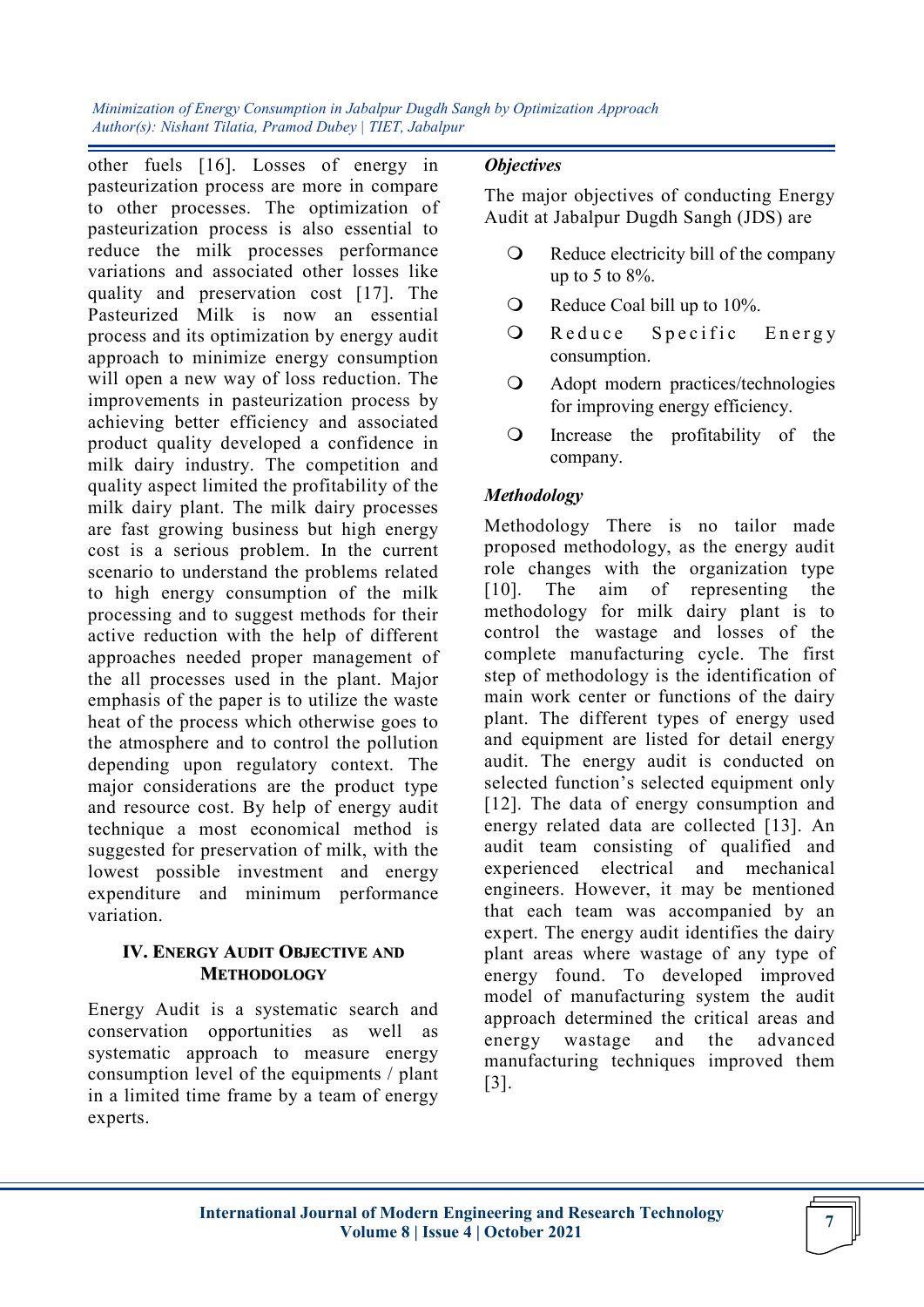#### *A. Preliminary Energy Survey*

- (i) Searching for energy savings possibilities by visual inspection.
- (ii) Identifying leakage in compressed air line and Visual inspection of the insulation provided.
- (iii) Understanding the process of different sections of the plant.
- (iv) Inspecting illumination level of working areas.
- (v) Identify status of energy meters installed at the individual sections and main substation.

## *B. Data Collection*

- (i) Month wise energy consumption & Maximum Demand data was collected from MPSEB energy bill for last 3 years (2012-13), (2013-14),and (2014- 15) up to March 2015 to review the energy consumption level of JDS.
- (ii) Data was also collected from individual sections /substation to understand the present process & energy scenario at the workshop.
- (iii) Designed data are also collected for individual equipment & process.

#### *C. Measurement of Operating Parameters*

Measurements were taken for individual motors of pumps, homogenizers, Compressors with the instruments available with me & available instruments at JDS to measure various electrical parameters such as V, I, KW, KVA, power factor. Temperature measurements were done at boiler, Pasteurizer, condenser, ice bank tank to check the actual operating parameter in the present working conditions.

Following instruments were used for measurements during field"s studies of energy Audit:-

### *Opt fuel – fuel gas analyzer*

Temperature and  $CO\%$ ,  $O_2$  of Flue Gas of Boilers.

#### *Digital temperature indicator*

For measuring the temperature of the boilers, pasteurizer, chillers, condenser, air, & vapour Compressor

#### *Digital anemometer*

For measuring speed of air flow in fan.

#### *ph & TDS meter*

For analysis of feed water and blow down water for coal fired boilers

#### *Hygrometer*

For measuring relative humidity and temperature during study of refrigeration system.

## *Load manager – KRYKARD ALM-3*

For complete electrical Energy management (V, I, kW, kVA, kVAR, P.F., etc.) during the study of transformer, electrical motors, distribution system.

## *Clamp on multimetre*

For measurement of V, I, kW, KVA, P.F. etc.

## *LUX meter*

For measuring the illumination level.

#### *Digital tachometer*

For measuring speed of shafts, motors.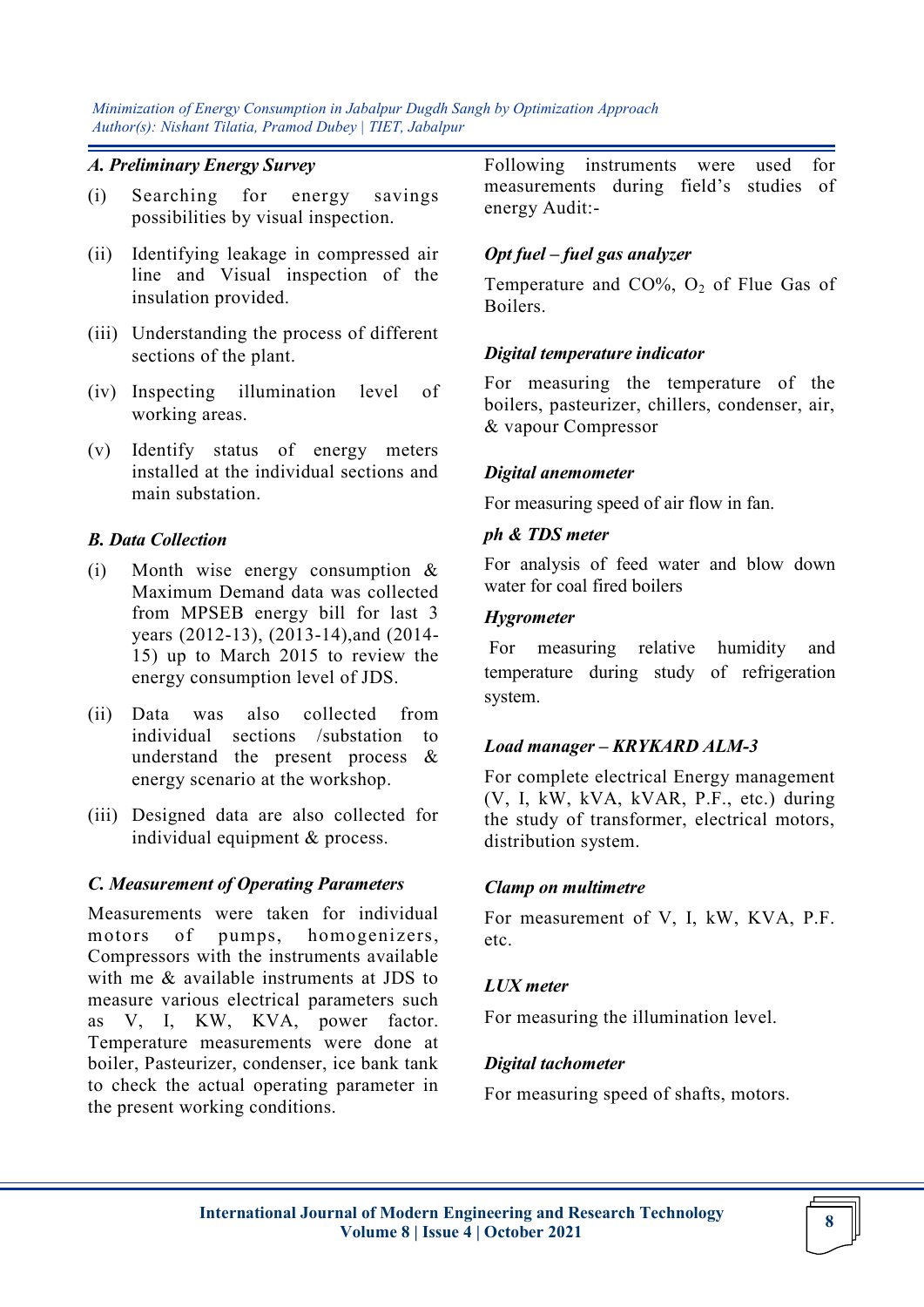### *D. Data Analysis*

- Data analysis done after the field visit includes:
- Findings the energy saving options.
- Analysis & review of past energy consumption data recorded from MPEB bills.
- Analysis of the measured data taken on line from individual equipment like pumps, boilers, Vapor compressor, Air compressor etc.
- Q Quantification of energy efficiency & associated losses in the equipment.
- O Techno-Economic benefits calculations for the cost effective recommendations.
- Analysis of the Coal samples.
- $\Omega$  Proximate & Ultimate analysis and determination of GCV.
- Analysis of Coal sizing and firing methods for effective combustion.
- Analysis to provide recommendation to reduce coal wastages at various stages i.e. Coal storage, handling & firing.

## *Draft Report Submission*

Data thus collected from site (both designed & measured) are taken for subsequent analysis and a draft report was submitted in November 2015 containing measured & designed data of electrical and thermal equipment along with recommendations for reducing energy consumptions.

## **V. RESULT & DISCUSSION**

Energy Management and Implementation plan are provided in this Chapter for effective energy management & smoother implementation in Jabalpur Dugdh Sangh for energy saving measures provided for different areas /equipment discussed in this report.

### *Energy Management Plan*

Energy Management plan is an action plan for energy conservations, energy monitoring, target setting and reviewing the action taken on plan for carrying out above areas of work . It is suggested to from a in – house Energy Conservation Cell by deputing the following offices in the plant as below:-

## *In –House Energy Conservation Cell*



#### *Figure 1: Energy Manager (In-charge, Engineering)*

The proposed Energy Conservation Cell is to be constituted by deploying In-Charge (Engineering) as Energy Manager, two Sr. Engineers/ Supervisors as Energy Engineer and Electrician /Technicians as Energy Technician for different sections/areas shown in the above chart. Apart from their routine job, the Energy Manager should prepare action plan and fix up targets/norms for Energy consumptions and implement slowly the Energy saving measures with low/zero capital investment . The Energy Manager should report daily/monthly to **General Manager of plant** regarding the **status of** Energy consumption at different section/equipment, Specific Energy consumption of plant, target of annual energy consumption and should be responsible for implementing the Energy conservation measured in plant. Though the members of team has the specified responsibilities to act along with their